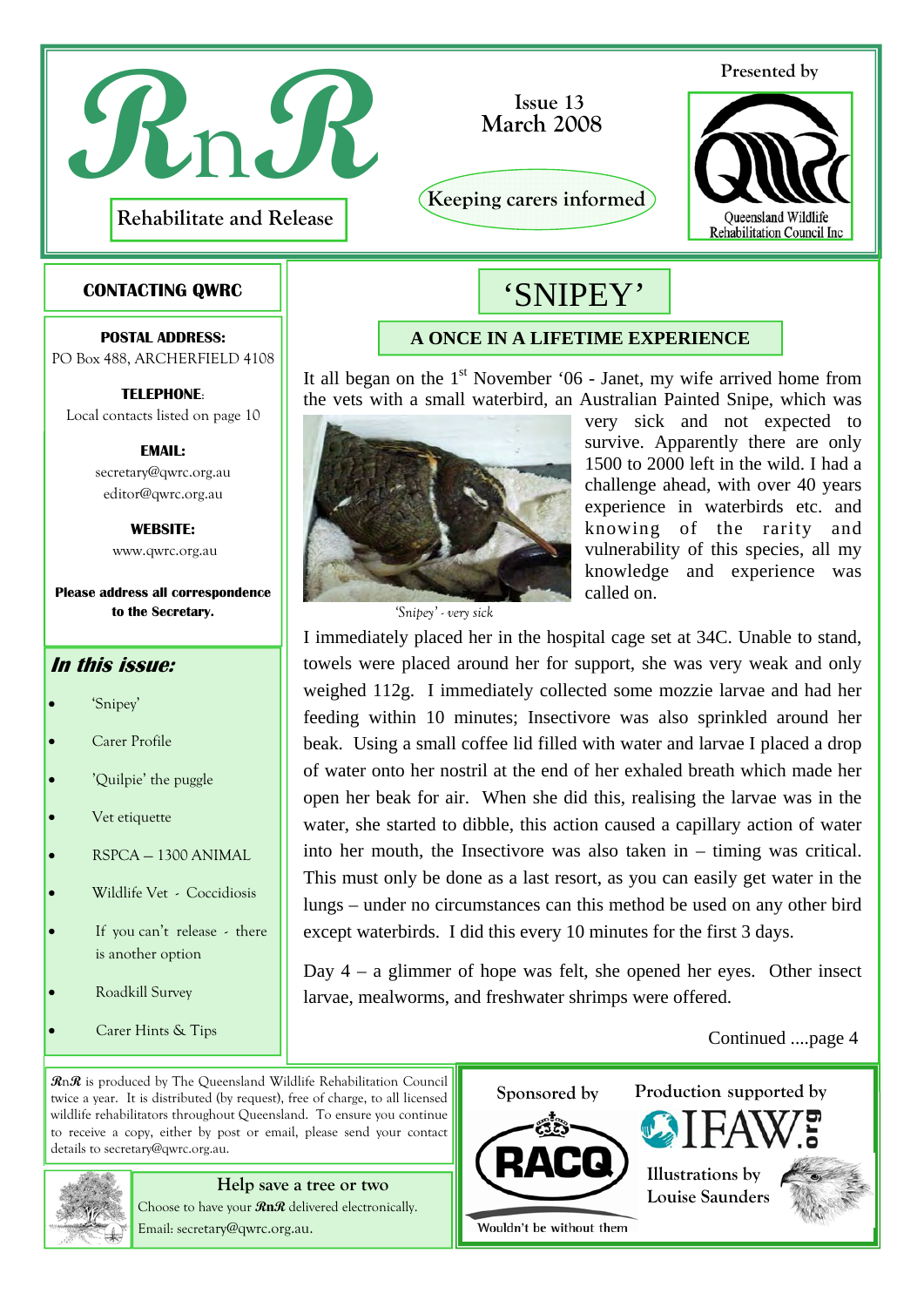#### RnR Page 2

## **From the Chair..**

Well here we are with two months of the year The problems resulting from privacy legislation already gone. I hope that all have had at least some of encountered for the past 4 issues, allowing us to have the wonderful rain that has been around during the last access to the list of individual permit holders across few weeks. I also hope that those who have received the State, have finally forced us to abandon our above average rain have not had any significant attempts to use this information to distribute our damage. I know that the increased rain has had mixed magazine. results for our wildlife: on the up side there has been an increased quantity and quality of grass available, lots of new tree growth as well as more flowers and fruit to say nothing about the increased insect population. On the down side there have been less dry homes and in some cases homes being washed away altogether. This has, of course, also had mixed **packages** submitted to QWRC for endorsement will impacts for wildlife rehabilitators too. Some have had a rare reduction in the number of animals received, while others have had new challenges placed before them with new animals or higher numbers of be certain that the course they decide to attend meets animals than they have had to handle previously.

Please remember that should anyone have suffered significant damage due to rain or water inundation please contact QWRC as we can put you in contact with the International Fund for Animal Welfare (IFAW) who may be of **assistance** in helping you get Remember that we still have vacancies for a district back on your feet.

It is vital that we again remind each of you to ensure that we have the contact details for all persons interested in receiving a copy of this **RnR Magazine** whether by post or email. QWRC has tried to send a copy to each group that we are aware of but we are more than happy to send a copy to each member of Till next time, Cheers! groups too. This issue is the first circulated using only our data base.

Should you know of any person who currently does not receive this publication but would like to do so, remind them to contact us at secretary@qwrc.org.au so their name can be added to our data base.

We are confident that the number of **training**  continue to increase. This endorsement is of benefit to the course presenter but most importantly to rehabilitators. By endorsement all rehabilitators can QWRC's minimum standards. It is wonderful to think that all the courses currently available could be endorsed and that rehabbers could therefore be totally confident about spending valuable dollars on vital training.

representative in some areas and that the sitting district reps are still on the lookout for those persons willing to take up the challenge to sit on district committees. It is so very true that many hands make light work – help us to work together for all rehabilitators across the State.



## **VACANCY**

Annie

**Grants Officer** The Grants Officer will assist the Treasurer with seeking out and applying for grants. QWRC is a not-for-profit community group and would like to achieve more but lack of funding is a constant problem as we receive no government funding.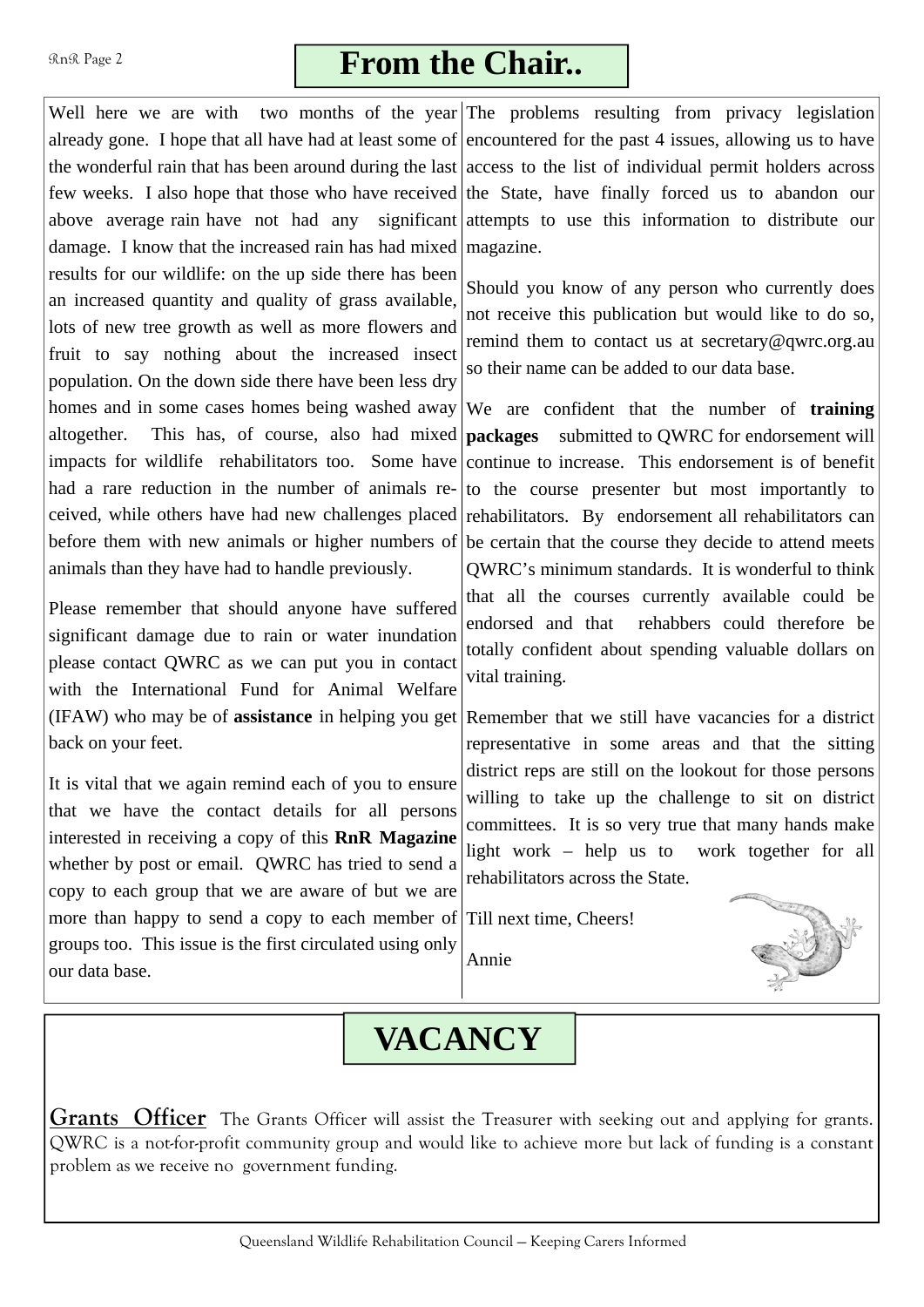RnR Page 3



I hope that you have all survived the recent rains. Hopefully wildlife have adapted to drought and floods over the years and there won't be too many losses.

I look forward to meeting those of you who can attend the next QWRC Wildlife Forum in Bundaberg on 16 March.

Carers sometimes express concern about some vets so please read 'Vet Etiquette' on page 4. It may result in a better outcome for you and your patient.

Please note the request for information from the Department of Main Roads for their roadkill survey. It is an almost impossible task of course over such vast areas and lots of things dash into the bush and are never seen. Predators also clear the roads of carrion.

I have started the ball rolling with 'Hints & Tips' so now it's over to you. Remember, there are always lots of new carers seeking advice.

**Tell us what you would like to read about, give us your stories, your photos, your ideas. Deadline for the next issue is 1 July 2008.** 

Write to:

The Editor,

PO Box 488,

ARCHERFIELD QLD 4108

Email: editor@qwrc.org.au



## **QWRC WILDLIFE FORUM**

The next forum is in **BUNDABERG** .

This is a freebie so come and meet the QWRC team and have your questions answered. Find out what QWRC is all about.

**WHERE:** Landcare Room, 1st Floor , 80 Woongarra Street, BUNDABERG (above U3A)

WHEN: SUNDAY 16 MARCH - 1-4pm

Afternoon tea is provided. Ample parking in carpark.

**Bookings are preferred — please phone Judy Elliott on 4156 5382 or email judyq@activ8.net.au. Deadline is Monday 10 March.** 

### **KNOW THY ACRONYM**

QSMP - Queensland Species Management Plan

QWRC - Queensland Wildlife Rehabilitation Council

ACPA - Animal Care and Protection Act

QPWS - Queensland Parks and Wildlife Service

ARAZPAQ - Australasian Regional Association of

Zoological Parks and Aquaria Service





**We want this space to expand to fill with all your 'Letters to the Editor'.**  Letters must be 500 words or less. Please include full name, address and contact details. Send to address details as above.



Who Am I? Answer: Pheasant coucal. Sadly, due to lack of responses, this feature has been discontinued .

### **Education Research Information Education Research Information**

- www.amphibianark.org 2008 Year of the frog
- www.australian-backyard-wildlife.com Wildlife Protection Association site attracting wildlife to your backyard.
- ww.floraforfauna.com.au planting natives to attract wildlife in your area
- www.devilsindanger.com.au the plight of Tasmanian devils
- www.wildlifefriendlyfencing.com fencing to minimise harm to wildlife
- www.wombatprotection.org.au helping Wombats
- www.wildliferescue.com.au rescuing wildlife

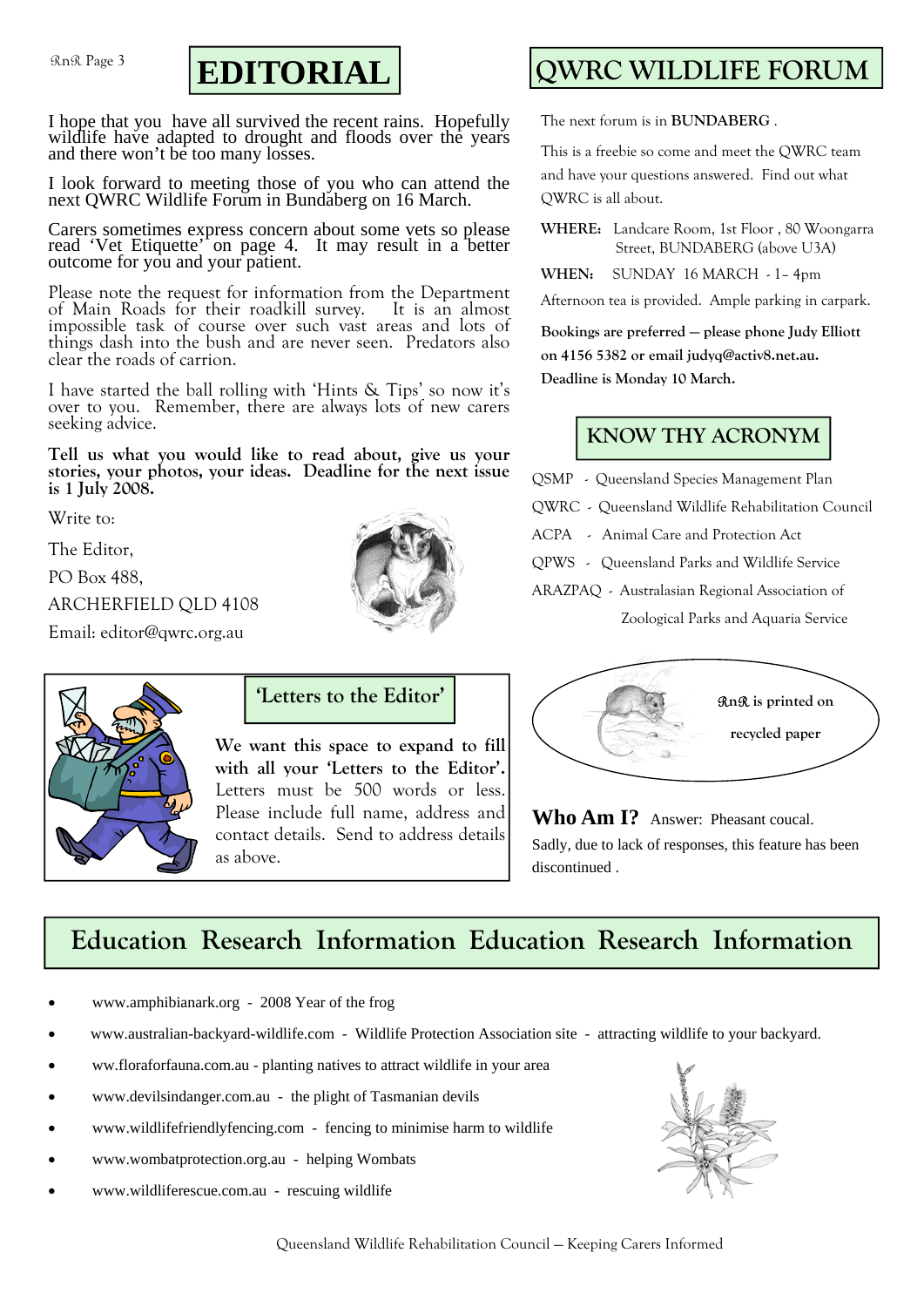Day 5 – she attempted to stand, but could not hold her own body weight.

Day 7 – found her sitting on her haunches and preening her breast, this I took as a very good sign, though still early days.

For the next 6 weeks she was in the hospital cage recovering, a mirror tile for company. As I reduced the temperature below 25C she started to shiver and stress, as she was unsteady on her feet she would stagger backwards. I tried various foods and found small snails, larvae, white ants, mealworms, small guppies and millet seed to her liking.

The EPA and Threatened Bird Network were notified and supplied helpful information. Each day I documented everything from food eaten and rejected to displays and behaviour.

I constructed an outside hospital aviary for her from a fibreglass silo with a pond planted with native grasses and lilies, together with a heat lamp and night light. An inner roof was made from white shade cloth to stop her injuring herself if she flew up when startled. I set-up a constant food source using bath tubs with snails, guppies, water boatman, larvae etc.

On the  $17<sup>th</sup>$  December '06 Snipey was put out into her new home, she now weighed 154g and was looking great. Dr. David Stewart – Senior Conservation Officer – EPA Brisbane paid a visit and could not see any reason to move her, as her needs were well and truly being met 24/7. He believes she had an air sac problem that was causing her to over balance and the likelihood of being released was slim.

She fell ill on the  $23<sup>rd</sup>$  Sept.'07 with a fungal infection "Aspergillosis", which affects the air sac and/or lungs, she never fully recovered, and she just didn't have the same sparkle about her. Unfortunately on New Years Eve '08 after falling into the pond and getting soaking wet a few days earlier she died in my hands. I was absolutely gutted!!



*'Snipey' — fully recovered* 

What a difference one little bird can make to your life – but the knowledge and experience I have gained will help and benefit all other Australian Painted Snipe and carers in the future. This is only a very brief outline of my 14-month journey and adventure with Snipey, her body is now in the hands of the Queensland Museum for further studies.

*Dave Derrett - Wildlife carer* 

## **Vet Etiquette**

Introduce yourself and find out how the vet prefers to operate in relation to wildlife.

Always phone for an appointment before attending.

Be on time for your appointment, and ring them if you are going to be unavoidably late.

Do not go at weekends unless the vet has specifically asked you to or it is an emergency.

 Heed your vets professional advice, they have had years of training and experience. If you do not understand their instructions please ask for further directions.

Where possible make daytime appointments.

Always have your wildlife contained with the cage covered to minimise stress.

If possible, weigh your animal at home. This saves time and stress at the vet.

Where necessary take gloves, towels etc if they are needed when holding the fauna for the vet's examination.

Before commencing on a course of treatment ask the vet how much it will cost. It may be preferable to pay the bill at the time of consultation or on picking up the animal .

Occasionally, some vets will charge only for drugs etc, while other vets will charge a concession consultation fee. Some vets are not experienced with wildlife and prefer not to deal with them. Ask other carers in your area which vets they use.

Inform the vet of the outcome, especially if it is an unusual case.

Queensland Wildlife Rehabilitation Council — Keeping Carers Informed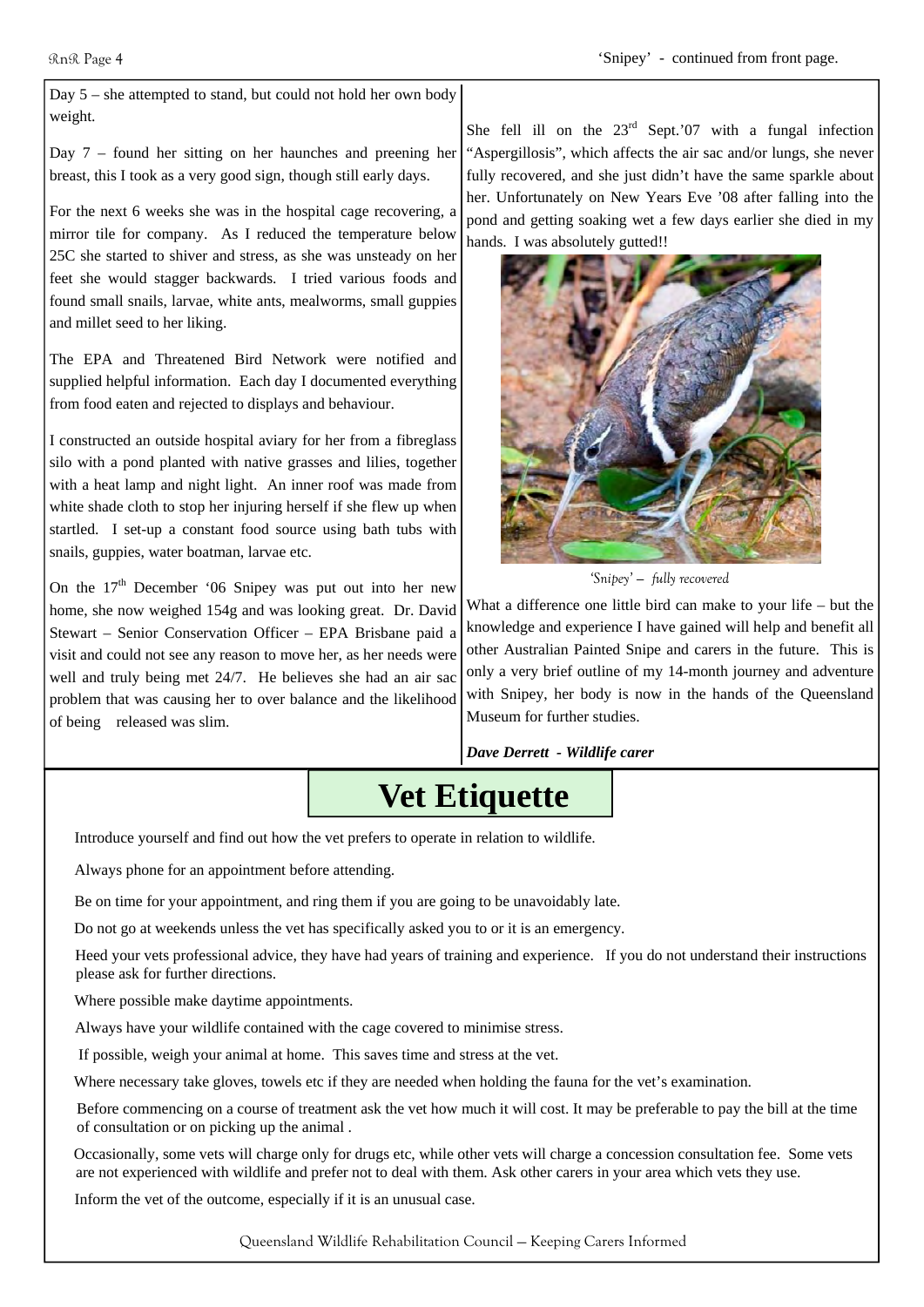# **CARER PROFILE**

*Meet* **Dave Derrett***, carer with many years experience specialising in birds. See 'Snipey' article from the front page.* 



It all started two months before my ninth birthday, in Ipswich UK. A family friend brought an orphaned baby Coot to me. My dad helped me hand-raise and release it back into the wild. For my ninth birthday my grandmother bought an aviary full of budgies and ever since I have been bird crazy. Three years later I acquired my first pair of ducks, European Shell ducks. I was introduced to Capt. Hamilton Scott who was a retired army captain; he was related to Sir Peter Scott, founder of the Wildlife Trust. Scotty himself had five acres of rare and exotic waterfowl and pheasants, he and his business partner Joe Copsey, taught me an enormous amount about waterfowl and pheasants. As you can imagine my own collection of birds increased rapidly.

Then, at the age of twelve, meeting like-minded people my knowledge grew, my brain was like a sponge – I would absorb as much information as I could. At a local show one day I fell in love with the South American Conures (small parrots). I bought a pair of Golden Crowned Conures for 15 pounds, the following year I successfully bred them. They had not been bred in the UK since 1880. It was 1973, and at the age of 14 I was awarded "Junior Bird League – Member of the Year", this was for my successful breeding of Conures, ducks, pheasants and parrots etc.

The World Parrot Society, being the only Parrot organisation at

the time with members from South Africa etc, awarded me a Silver medal for rare breeding. I was ecstatic and very proud of my achievements at such a young age.

The High School I attended in the UK had a collection of ducks and pheasants, which I was in charge of. When Scotty was away on business I was left to look after his collection, each afternoon after school I would cycle over to his place. As you can see I have had a love of birds for many, many years, I am sure I was hatched not born.

Birds continued to be a part of my life, after marrying and moving to Sydney, Australia in 1980. I was in awe of the beautiful Australian birds and animals; I just had to know as much as I could about this wonderful wildlife. I gained employment in the chicken industry at breeder farms in charge of day old chicks, which was a great experience.

On moving to Queensland in 1987 with my parents after they immigrated, I started a game bird duck farm – called the "Duck Inn" rearing birds for the table supplying restaurants, organic shops etc. In the same year I joined a local waterfowl, game bird and pheasant club, this is where I met my, now wife, Janet. One of the members owned a local bird park, we became involved with the park and when it was sold, we sort of went with it. The new owners brought koalas to the park and a small animal hospital was started. Due to unforseen circumstances the park closed the following year.

In 2002 I joined a local wildlife group after seeing an advert in the local paper. Ever since, I have been involved in the care and rehabilitation of many birds and animals. I specialise in all waterbirds and have run workshops to help other carers, and the rest as they say is - history.

#### **Dave Derrett**

*Ed note: I am sure Dave's dream job would be with a wildlife sanctuary where his knowledge, experience and dedication could be fully utilised.* 

# **Calling all trainers!**

QWRC is calling for all persons who have prepared or present training sessions to submit their work to QWRC for endorsement. QWRC has available a list of minimum requirements all training packages should address if required. Contact us by email on secretary@qwrc.org.au or by mail to P.O. Box 488 Archerfield and we will supply you with the list. If you wish, you could just send us your training notes or handouts along with a copy of any PowerPoint presentations or the like used in the delivery of the training to the postal address above. All submitted courses, which will of course be treated with the utmost confidentiality, will be assessed against the minimum criteria by a qualified wildlife Veterinary professional. Courses meeting the minimum standards will be given a QWRC endorsement number which remains current for 3 years. Trainers or presenters of endorsed programs will have the option of having their course presentation dates listed on the QWRC web site and published in our RnR magazine. What a great way to access reliable and worth while training for all wildlife rehabilitators! We look forward to hearing from you soon.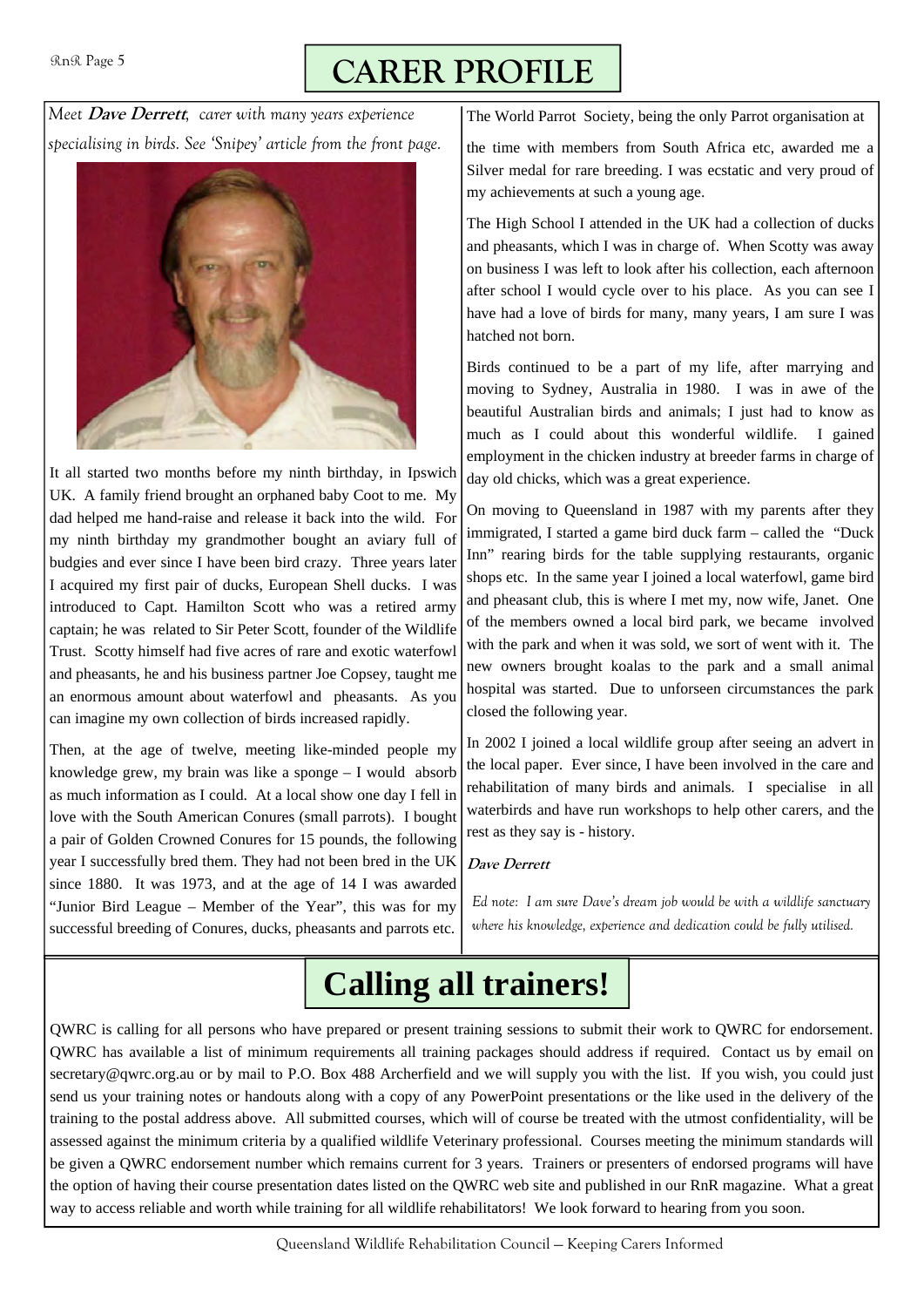# **'Quilpie'**

This little creature is a baby Echidna, (commonly



called a puggle).

Echidnas are monotremes (egg laying mammals). Their closest living relative is the Platypus. Echidnas are found in all types of habitat around Australia and

New Guinea, although the Platypus' ancestors date back to South America, just after the dinosaurs disappeared. The first known written record of Echidnas in Australia was in Captain Bligh's log on the ship Bounty.

Echidnas generally breed from June to early September. The egg is laid into the female Echidna's pouch and the incubation period lasts about 10 days. The female then enters the specially dug nursery burrow until the egg hatches, which can be about two to three weeks. The hatchling weighs approximately 0.3-0.4gms. The puggle is normally carried in the pouch for approximately 53 days, at which stage it weighs between 180g – 260gms and their spines are starting to grow. The female ejects them from the pouch and leaves them in the nursery burrow. The female keeps the entrance to the burrow blocked both on leaving and entering the burrow. She may disappear for anywhere between  $5 - 10$  days before returning to feed the puggle again.

The puggles are weaned when they are about 6  $\frac{1}{2}$ months old and usually weigh about 800 to 1300gms.

This one's name is Quilpie (it's very hard to tell with young Echidnas whether they are male or female) and was dug up by earth moving equipment at Collinsville. Quilpie came into care on  $11<sup>th</sup>$ 

November. Most of the puggles that have come into the care of Fauna Rescue Whitsundays have either been found as a result of earth works or dug up by dogs. We also receive adult Echidnas that have either been hit by cars or attacked by dogs.

Quilpie is currently living in a terracotta pot lined with dirt, inside a tub of dirt in my laundry (the coolest place in the house as they need to be kept at a temperature of about 25C, no greater than 30C) and is fed every 4 -5 days. Quilpie now weighs 430gms and will be relocated to an outside Echidna enclosure when on the verge of weaning. Quilpie will stay in care until we are confident that he is foraging for food and then be released at a safer location.

If you find an Echidna in your garden, please leave it alone as it may be a female who is busy foraging for food before returning to feed her puggle. She may be doing you a favour, eating any termites and other bugs she finds in your garden.

If you find injured or orphaned wildlife please notify your nearest wildlife care group or call the RSPCA's 1300 Animal (1300 264 625) hotline to find a carer closest to you. As Echidnas have a specialised diet, they need to be cared for by someone with their permit endorsed for Echidna care by Qld Parks & Wildlife Service. (See Code of Practice 4.2.b)

 *by Jacqui Webb* 



**Furless Echidna - Trish Lee Hong**  Only a mother could love this one!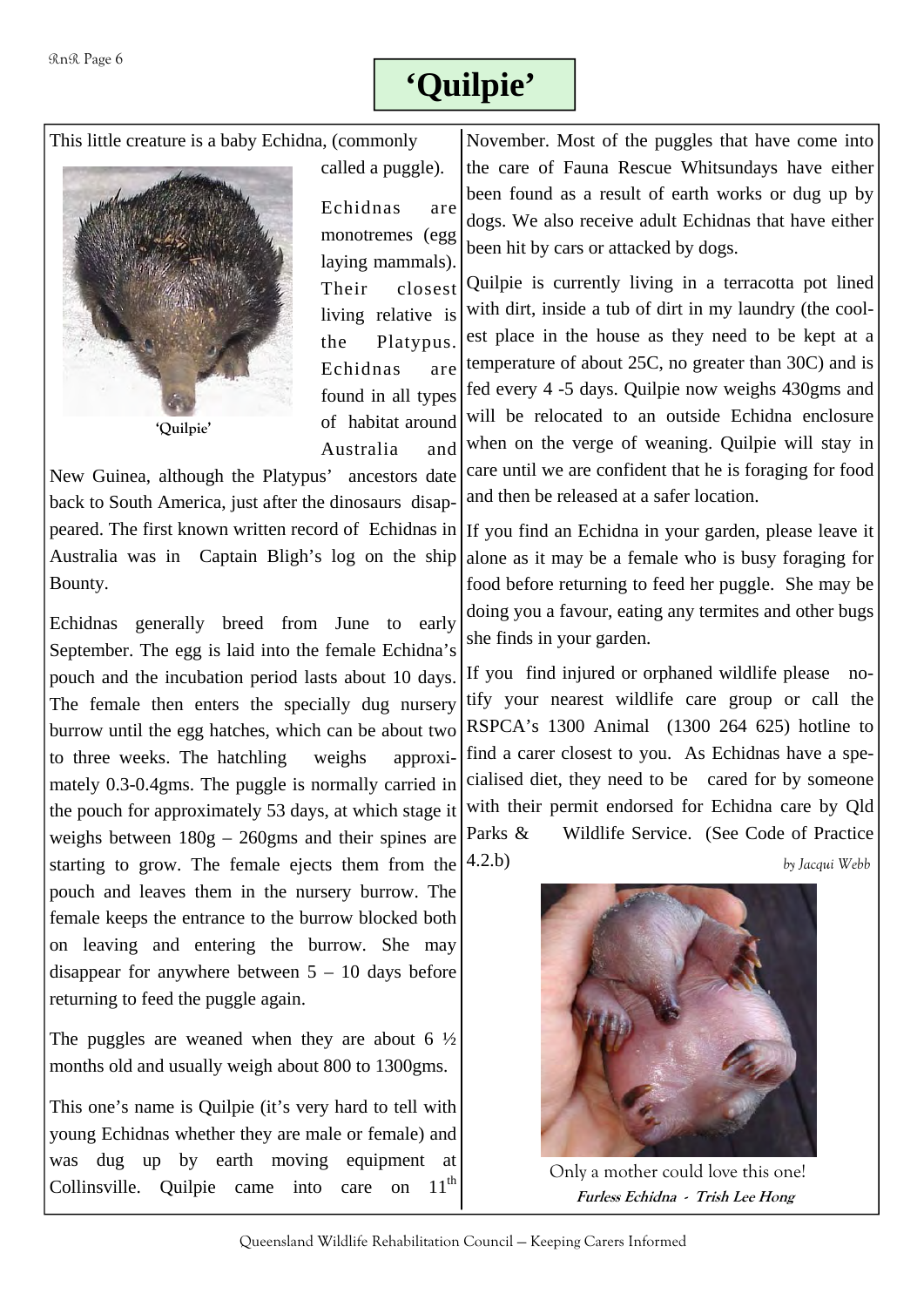# **If You Can't Release - There Is Another Option**

We all want to give animals the best chance to recover and whether we like it or not there is something about the unusual, rare, beautiful or cute ones that motivate most of us even more. Should Vets be more "ruthless" at the triage stage? It's an ethical and moral dilemma that haunts us all. There is another option for SOME animals.

I've been working at the Rainforest Habitat Wildlife Sanctuary for 14 years now, we specialise in displaying North Queensland fauna in large mixed species immersion exhibits. Zoos must manage wildlife in responsible and sustainable ways and you can help. Some un-releasable animals can have a huge positive impact on our ability to keep genetic diversity in captive colonies.

We have been receiving great help from carer organisations and individuals within Queensland for a number of years now. By using our Queensland Species Management Plan (QSMP) process we can incorporate un-releasable wildlife into our collections in a managed and sustainable way. The QSMP placement process works like this:

- 1. A carer's willingness to incorporate an un-releasable animal into the QSMP.
- 2. A vet's advice acknowledging the unsuitability for release of the particular animal (through injury, imprinting etc…)
- 3. The local QPWS wildlife officer is then notified. He/she will then in turn contact the chairperson of the QSMP.
- 4. The taxon co-ordinator (mammals, birds, reptiles & amphibians) within the QSMP puts out an expression of interest pro forma to all ARAZPAQ Institutional Members within QLD.
- 5. Members with the facilities and expertise to manage the species concerned submit the completed pro forma. The pro forma requires the following information:
	- How many of the species do you house?
	- What purposes the animals are required for (eg. display, breeding, education etc)?
	- Husbandry & breeding experience.
	- Vet experience.
	- How the animal is to be housed etc.
- 6. The taxon co-ordinator and two further QSMP committee members then make a recommendation to the QPWS wildlife officer based on the information presented.
- 7. The QPWS wildlife officer makes the final decision on an animal's placement.
- 8. The transportation costs are the responsibility of the receiving institution and the institution must not trade with the animal, and must report yearly on its condition.

I believe this process is a win-win situation for all involved as it provides:

- the animal a permanent home were it is a fabulous ambassador for its wild cousins.
- a valuable breeding animal contributing to a sustainable captive population.
- wildlife parks with an increase in their gene pool minimising any need to take animals from the wild.
- the animal with an excellent quality of life, fine food & freedom from predators; where it otherwise may have been euthanased.

Such co-operative fauna management (involving QPWS, various carer organisations and ARAZPAQ & its member institutions) occurs at varying levels throughout Queensland. It is a positive approach to dealing, in a small way at least, with the ever-increasing pressures upon our native fauna. In the next issue we will tell the story of how this process gave a tree kangaroo a second chance and how it is now helping the captive breeding.

Remember that TOGETHER we can make a difference!!

*Terry Carmichael Curator – Rainforest Habitat/Cairns Wildlife Dome Member—ARAZPAQ Management Committee & Standards Sub-committee* 

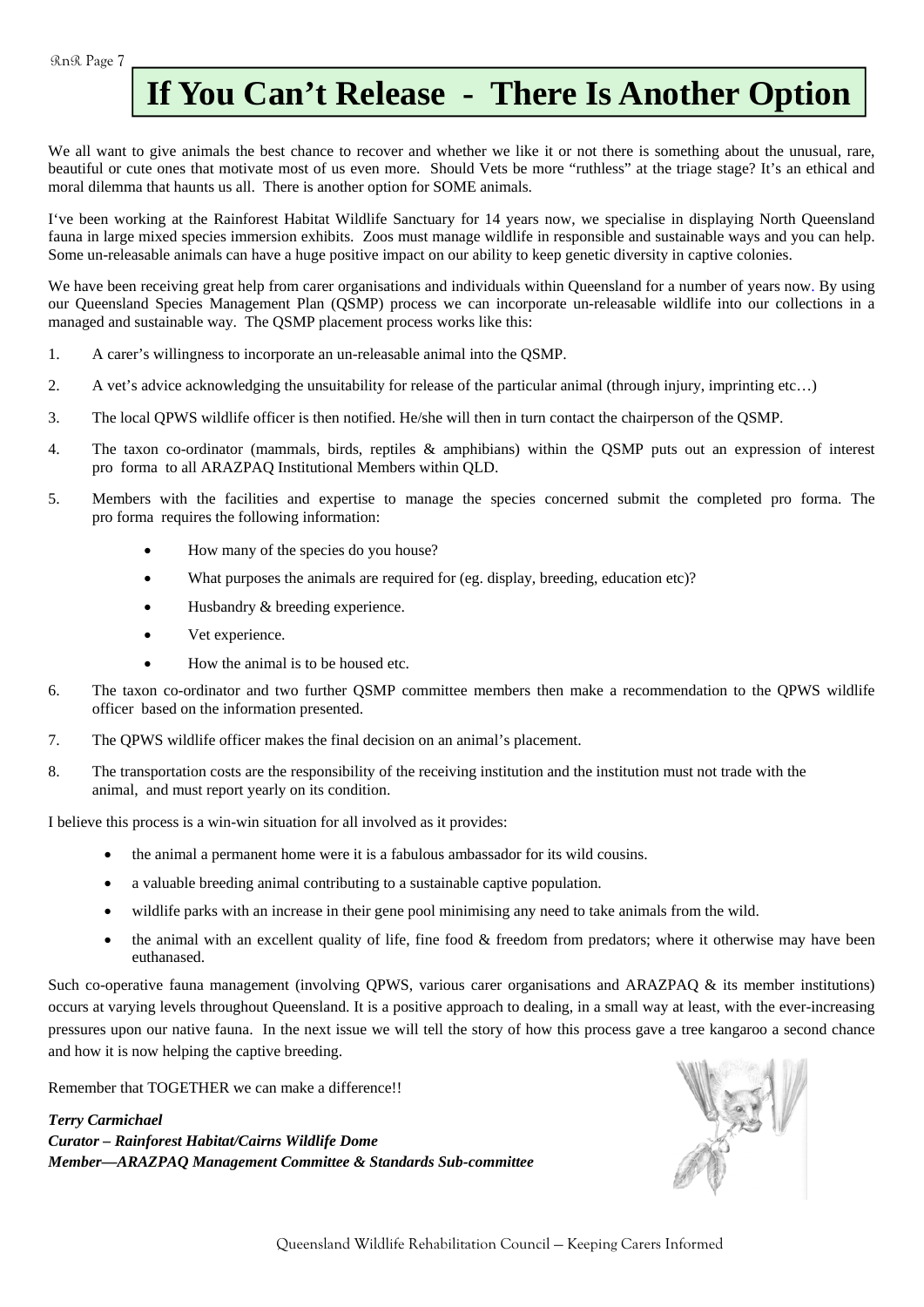# **R S P C A**



### **WE NEED YOUR HELP 1300 ANIMAL HEROES**

#### *More than just a phone number……*

The "Volunteer Heroes Volunteer Handbook" is available for distribution to **1300ANIMAL heroes.** The call-center operator enters the species and suburb on a search page and telephones a carer or rescuer directly whilst the complainant is on hold. With the carer's permission the complainant is connected directly.

For further information or to **complete an**  authorisation form visit the website **www.rspcaqld.org.au/wildlife** or contact the RSPCA on 3426 9910.

# **Main Roads Survey of Roadkills**

The Department of Main Roads is compiling a database of roadkills throughout Queensland. QWRC has offered to collect this information from wildlife carers. The information required is:-

Name/address/phone no (person finding animal)

Date (animal seen)

Location - road name/nearest junction/landmark/GPS On road/off road/side of road

Species ID if known or mammal/bird etc

Status - dead/injured

Outcome - left on site/removed/taken to carer/other

Please forward records to Jacqui Webb:- email: jacqui.webb@bigpond.com Phone: 4947 3308 - 0427 176966





- Never be afraid to ask. No question is ever too silly. A simple phone call might save a life. We never stop learning.
- Teats check the hole size before each feed. Hairline splits across the hole can be difficult to see but can deliver too much formula which can result in milk inhalation, pneumonia and death. Always keep spare teats on hand. Tiny screwdrivers purchased as a set from a \$2 shop can be used to puncture the hole.
- Dry skin in pinkies. A few drops of Megaderm (purchased at vets) in one feed per day avoids using cream.

 **Send your favourites to The Editor, PO Box 488 ARCHERFIELD QLD 4108 or email: editor@qwrc.org.au. Hints and tips must be 150 words or less. Your full name, address and contact details must be included.** *(Name only for publication)* 

*Editor*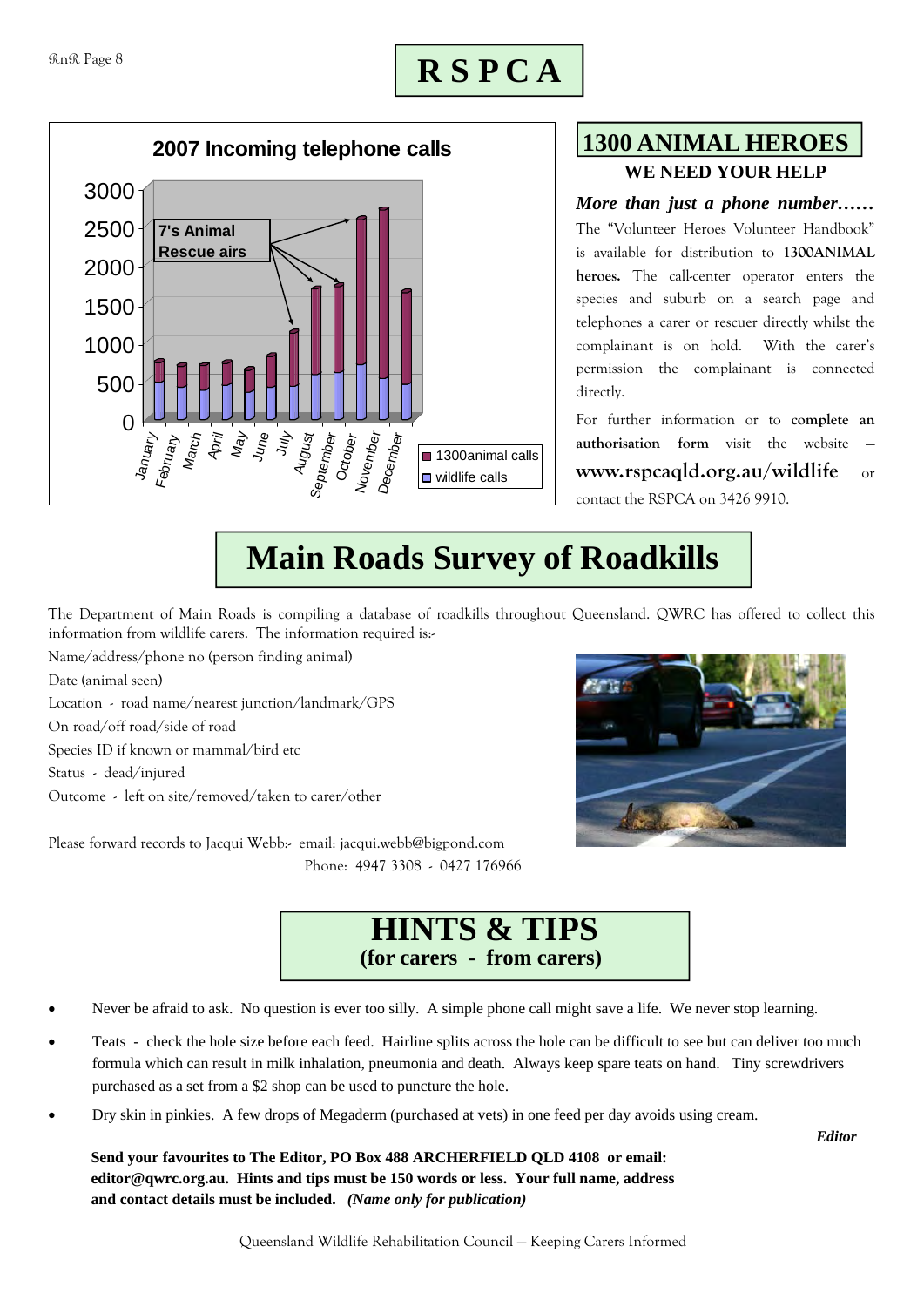### **COCCIDIOSTAT TOXICITIES IN KANGAROOS AND WALLABIES**

By David Blyde BVSc , Veterinarian, Sea World

There is a lot of confusion and misinformation Because of the relative susceptibility of Grey surrounding the topic of coccidiosis in kangaroos and kangaroos to coccidiosis, many stock feed wallabies. Coccidiosis is a common cause of disease manufacturers are under the misconception that they in hand-reared Eastern and Western Grey kangaroos must add a coccidiostat to macropod pellets. and juvenile captive Eastern and Western Grey Unfortunately some of the preparations used to kangaroos kept in less than ideal conditions. prevent coccidiosis in chickens and ruminants are Examples of less than ideal conditions include toxic to macropods and must be avoided. All of the overcrowding of exhibits, poorly drained enclosures coccidiostats belonging to the ionophore family are and inadequate cleaning and hygiene. In all other potentially toxic to macropods at levels considered species of macropods this protozoan parasite is safe for poultry and ruminants. usually insignificant or at worst causes mild clinical  $w$ hen kangaroos and wallabies are kept in suitable signs.

Coccidios is in all mammals, including macropods, and causes diarrhoea, mild abdominal pain and it should be *amprolium* and definitely not one of the lethargy. The disease can be diagnosed by detecting ionophore coccidiostats such as *monensin* or coccidial oocytes in the faeces either in a wet *lasalocid.* preparation, faecal smear or faecal flotation. It is easy to treat. The best and most effective treatment is oral toltrazuril (Baycox) at a dose rate of 25 mg/kg. This should be given once and can be repeated in seven days if clinical signs persist and if coccidial oocysts are still present in the faeces. Alternative treatment protocols include potentiated sulphonamides e.g. Tribrissen (40mg/kg sulphadiazine and trimethoprim at 8mg/kg intramuscularly twice daily for 7 days).

The most significant effect of coccidiosis in kangaroos and wallabies is that it alters the conditions in the animal's gastro-intestinal tract leading to a more favourable environment for the production of Clostridium perfringens toxin. This toxin can cause sudden death, severe gastroenteritis, abdominal pain and intestinal disasters such as intussusceptions and volvuluses. Therefore susceptible animals should be vaccinated to protect against Clostridium perfringens toxicity (enterotoxaemia).

conditions there is no need for a coccidiostat to be added to the feed. If a coccidiostat is added to the feed

Recently, an ionophore coccidiostat "Lasalocid" has been added to macropod pellets and has caused the death of animals in captivity. Clinical signs include ataxia (lack of muscle control), recumbency (desire to lie down), anaemia, jaundice and seizures. There is no specific treatment and most of the animals showing clinical signs will eventually die. If treatment is undertaken, it is supportive only and involves fluids, vitamin E and broad-spectrum antibiotics. Generally the smaller animals are affected more than the larger animals.

People caring for injured and orphaned kangaroos and wallabies should be aware of these facts as should people keeping these animals in



*Ed note: this article is very relevant at the moment as coccidiosis seems to appear more often in wet weather.* 

**Queensland Wildlife Rehabilitation Council acknowledges that all restricted medications should only be administered under the direct supervision of a veterinary surgeon. For further information see Health (Drugs and poisons) Regulation 1996. <http://www.legislation.qld.gov.au/>**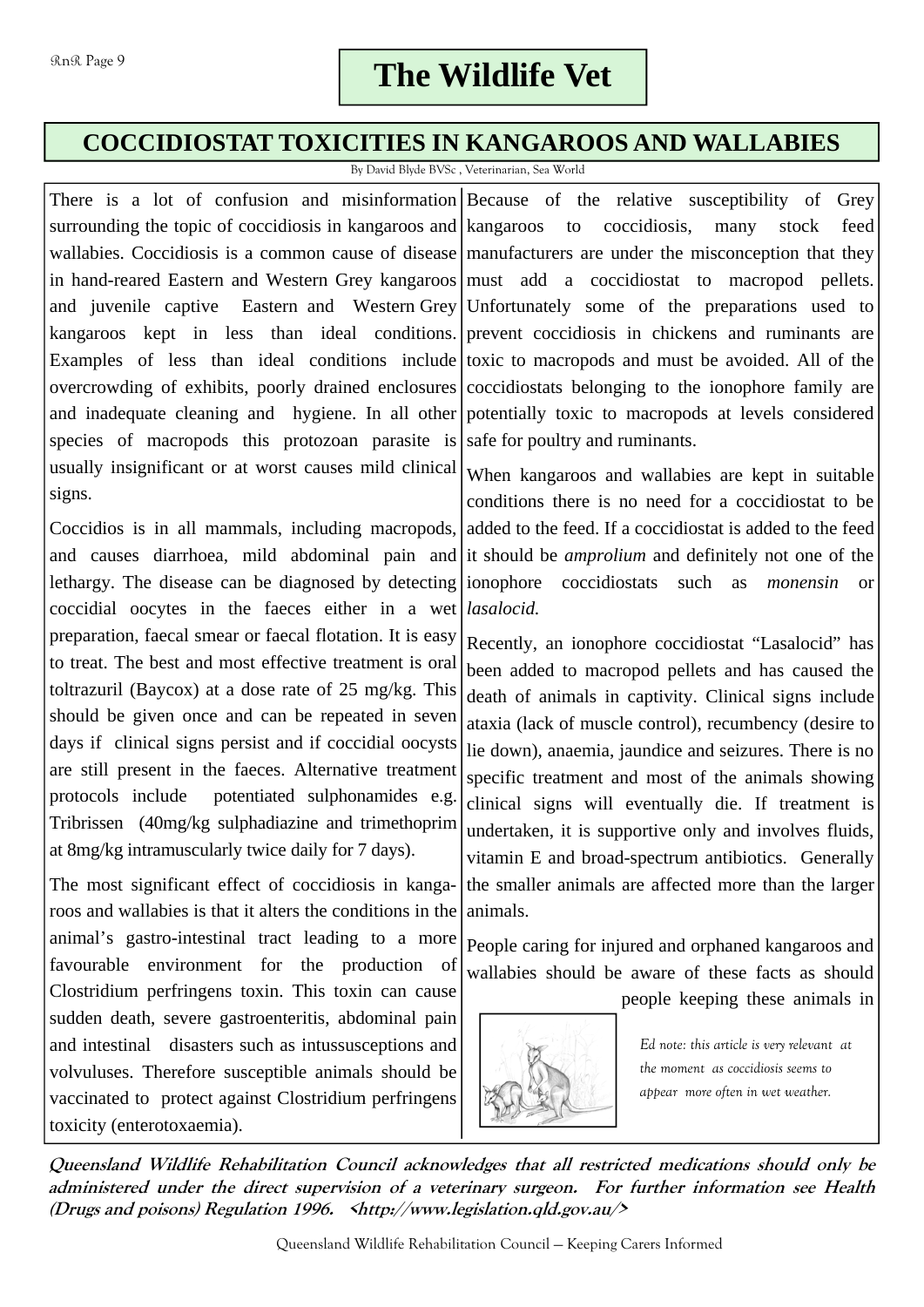# **Contact your local rep.**

District 1 — Cape York/Dry Tropics/Gulf **Penny Johnson**  Phone: 4069 6229

District 3 — Savannah/Townsville Marine **Eleanor Pollock**  Phone: 4779 7708

District 4 — Mackay/Whitsundays **Jacqui Webb**  Phone: 4947 3308

District 5 — Capricorn/Gladstone **Annie Saunders**  Phone: 4975 6281

District 7 — Wide Bay Burnett/Great Sandy **Judy Elliott**  Phone: 4156 5382

District 9 — Toowoomba **Trish Lee Hong**  Phone: 4630 5208

District 10 — Sunshine Coast/Southern Marine **Glendell Appleford**  Phone: 0413 453722

District 11— Southeast/Moreton Bay **Vicky Dawson**  Phone: 3200 0592



#### **MOVING HOUSE**

**or changing your email address**

**Remember to advise QWRC**

### **National Wildlife Rehabilitation Conference**

**July 21-25 at Crowne Plaza Conference Centre, Canberra City** 

Friday 25 July - trip to Tidbinbilla Nature Reserve to see endangered Corroboree frog breeding programme, visitor and education centres and BBQ lunch.

Website: www.nwrc.com.au Phone: 02 6287 8113

# The Betrayal

*By Trixie Benbrook - 2006©*

We poison trees that obscure views – Clear the Bush like there is no tomorrow

We shoot Crows to silence their calls – Trap Magpies in the Spring – And city Pigeons are baited

Spiked street lights impale the Pelicans – And we crush the eggs of the Ibis

We go berserk when Flying Foxes camp – And evict Possums from our homes

A posse races to hunt Sharks – And nets drown our Whales and our Turtles

We suffocate lakes and pollute rivers – Kangaroos are exterminated for the land And for Koalas – extinction is looming

We are demanding We are relentless We betray our flora and fauna And once the blood – soaks the earth the leaves – die and shrivel the feathers – drift with the breeze the fur – decays in the soil the scales – float to the surface

We too have betrayed ourselves Annihilation – follows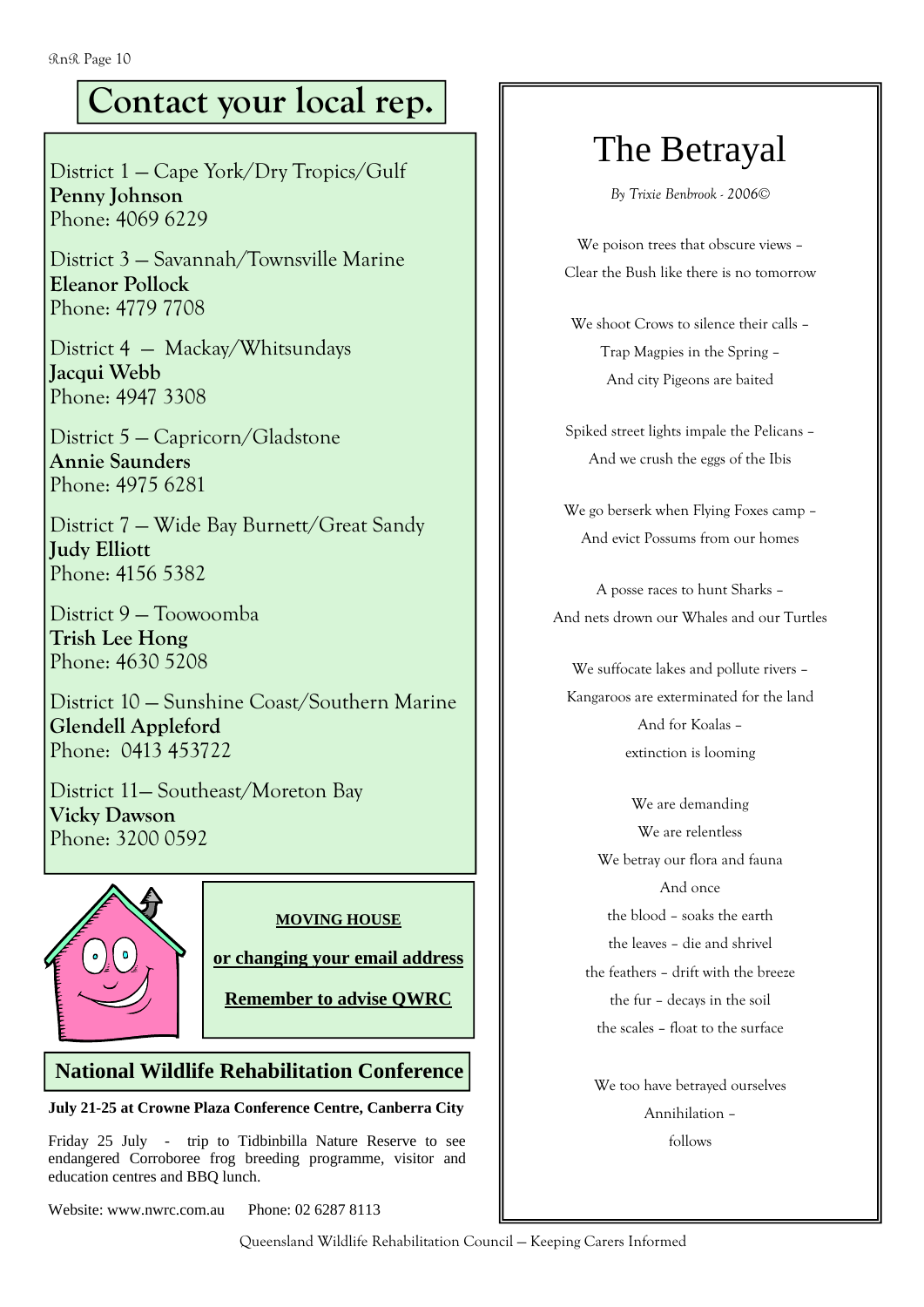# **WHY NOT JOIN US?**

If you wish to become a member of QWRC, contact your local QWRC representative, make further enquiries about QWRC or raise further issues relating to wildlife rehabilitation, please contact the Secretary at PO Box 488 ARCHERFIELD QLD 4108

### **MEMBERSHIP BENEFITS**

**Membership of the State representative body.**  collective voice for **rehabilitation. Access to a network of carers across the State. Financial membership offers cover under QWRC's Public Liability and Volunteer Workers Insurance policies. Support with wildlife rehabilitation and welfare. Access to QWRC endorsed training courses.** 

**Access to professional advice, information and data.** 

**Access to Best Practice Guidelines.** 

Members will receive a twice yearly newsletter (in-between issues of **R**n**R**). Members are eligible to nominate for a position as district representative<br>on OWRC and to vote at QWRC and to vote at elections.

As a member you will also help to build a strong council that will be able to better support



its members, and advocate on their behalf.

### **Membership Application Form**



**Post to: The Secretary PO Box 488 ARCHERFIELD QLD 4108** 

| Please complete all details                                     |
|-----------------------------------------------------------------|
|                                                                 |
|                                                                 |
|                                                                 |
|                                                                 |
|                                                                 |
|                                                                 |
|                                                                 |
|                                                                 |
|                                                                 |
|                                                                 |
| I the above named understand and agree that my name and contact |

understand and agree that my name and contact mediation details will be stored on a member data base by QWRC for its use and may be circulated to all other members of QWRC around the state. I further understand that these details will not be sold for any purpose.

Signed……………………………….………….… Dated………….……………………...

### Annual Membership AU\$20 (per financial year)

#### **Payment options**

I enclose cheque / money order for \$......................... made payable to QWRC.

#### **OR**

Direct Deposit to the QWRC bank account at Credit Union Australia

#### **BSB No 804 050 Account No 30644404**

Please use your surname as a reference number for this transaction

Queensland Wildlife Rehabilitation Council — Keeping Carers Informed